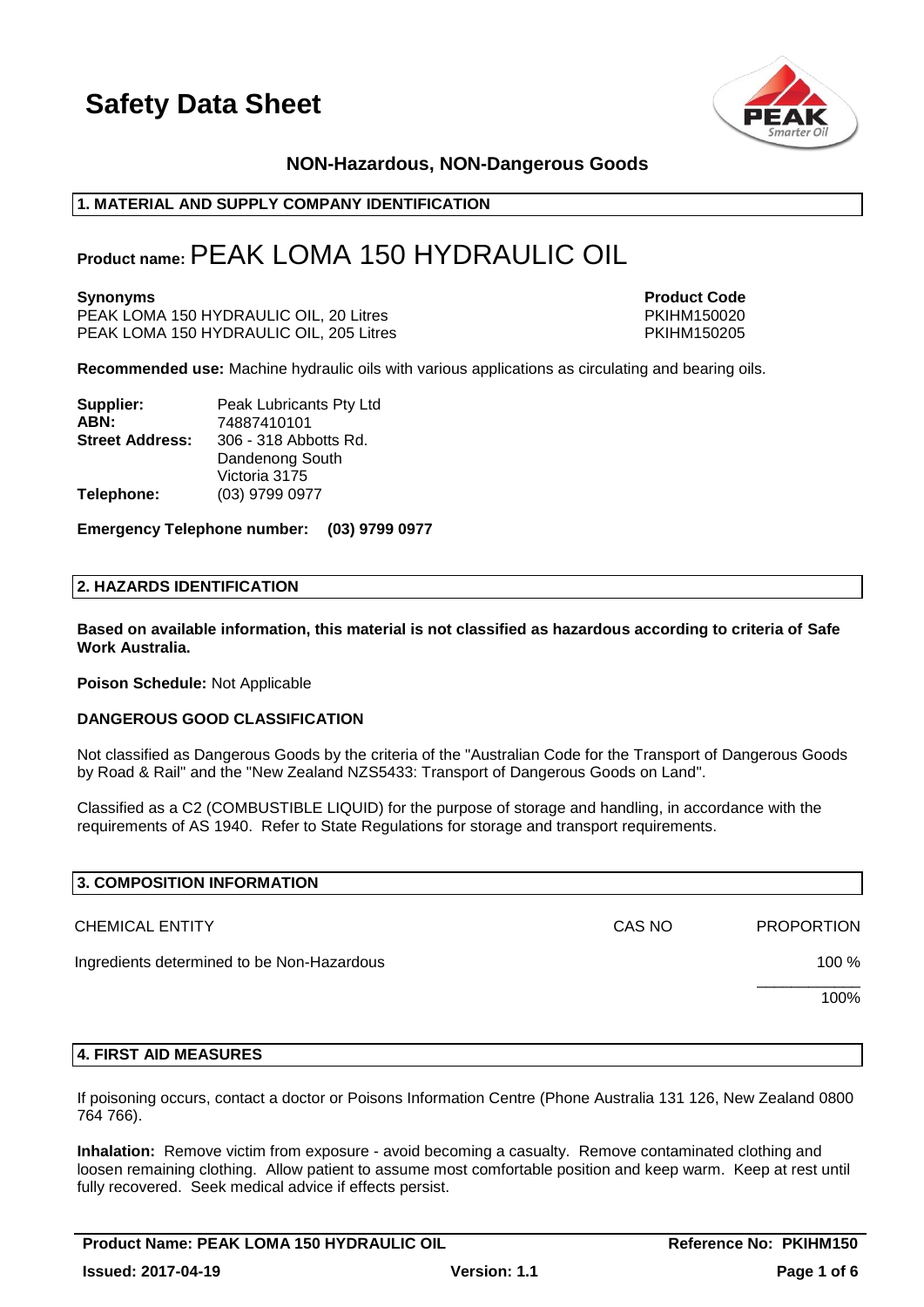

**Skin Contact:** If skin or hair contact occurs, remove contaminated clothing and flush skin and hair with running water. If swelling, redness, blistering or irritation occurs seek medical assistance.

**Eye contact:** If in eyes wash out immediately with water. In all cases of eye contamination it is a sensible precaution to seek medical advice.

**Ingestion:** Rinse mouth with water. If swallowed, do NOT induce vomiting. Give a glass of water to drink. Never give anything by the mouth to an unconscious patient. If vomiting occurs give further water. Seek medical advice.

**PPE for First Aiders:** Wear safety shoes, overalls, gloves, safety glasses. Available information suggests that gloves made from nitrile rubber should be suitable for intermittent contact. However, due to variations in glove construction and local conditions, the user should make a final assessment. Always wash hands before smoking, eating, drinking or using the toilet. Wash contaminated clothing and other protective equipment before storing or re-using.

**Notes to physician:** Treat symptomatically.

# **5. FIRE FIGHTING MEASURES**

**Hazchem Code:** Not applicable.

**Suitable extinguishing media:** If material is involved in a fire use water fog (or if unavailable fine water spray), alcohol resistant foam, standard foam, dry agent (carbon dioxide, dry chemical powder).

**Specific hazards:** Combustible liquid.

**Fire fighting further advice:** On burning or decomposing may emit toxic fumes. Fire fighters to wear selfcontained breathing apparatus and suitable protective clothing if risk of exposure to vapour or products of combustion or decomposition.

# **6. ACCIDENTAL RELEASE MEASURES**

### **SMALL SPILLS**

Wear protective equipment to prevent skin and eye contamination. Avoid inhalation of vapours or dust. Wipe up with absorbent (clean rag or paper towels). Collect and seal in properly labelled containers or drums for disposal.

# **LARGE SPILLS**

Clear area of all unprotected personnel. Slippery when spilt. Avoid accidents, clean up immediately. Wear protective equipment to prevent skin and eye contamination and the inhalation of vapours. Work up wind or increase ventilation. Contain - prevent run off into drains and waterways. Use absorbent (soil, sand or other inert material). Collect and seal in properly labelled containers or drums for disposal. If contamination of crops, sewers or waterways has occurred advise local emergency services.

### **Dangerous Goods - Initial Emergency Response Guide No:** Not applicable

### **7. HANDLING AND STORAGE**

**Handling:** Avoid eye contact and repeated or prolonged skin contact. Avoid inhalation of vapour, mist or aerosols.

**Storage:** Store in a cool, dry, well-ventilated place and out of direct sunlight. Store away from foodstuffs. Store away from incompatible materials described in Section 10. Store away from sources of heat and/or ignition. Keep container standing upright. Keep containers closed when not in use - check regularly for leaks.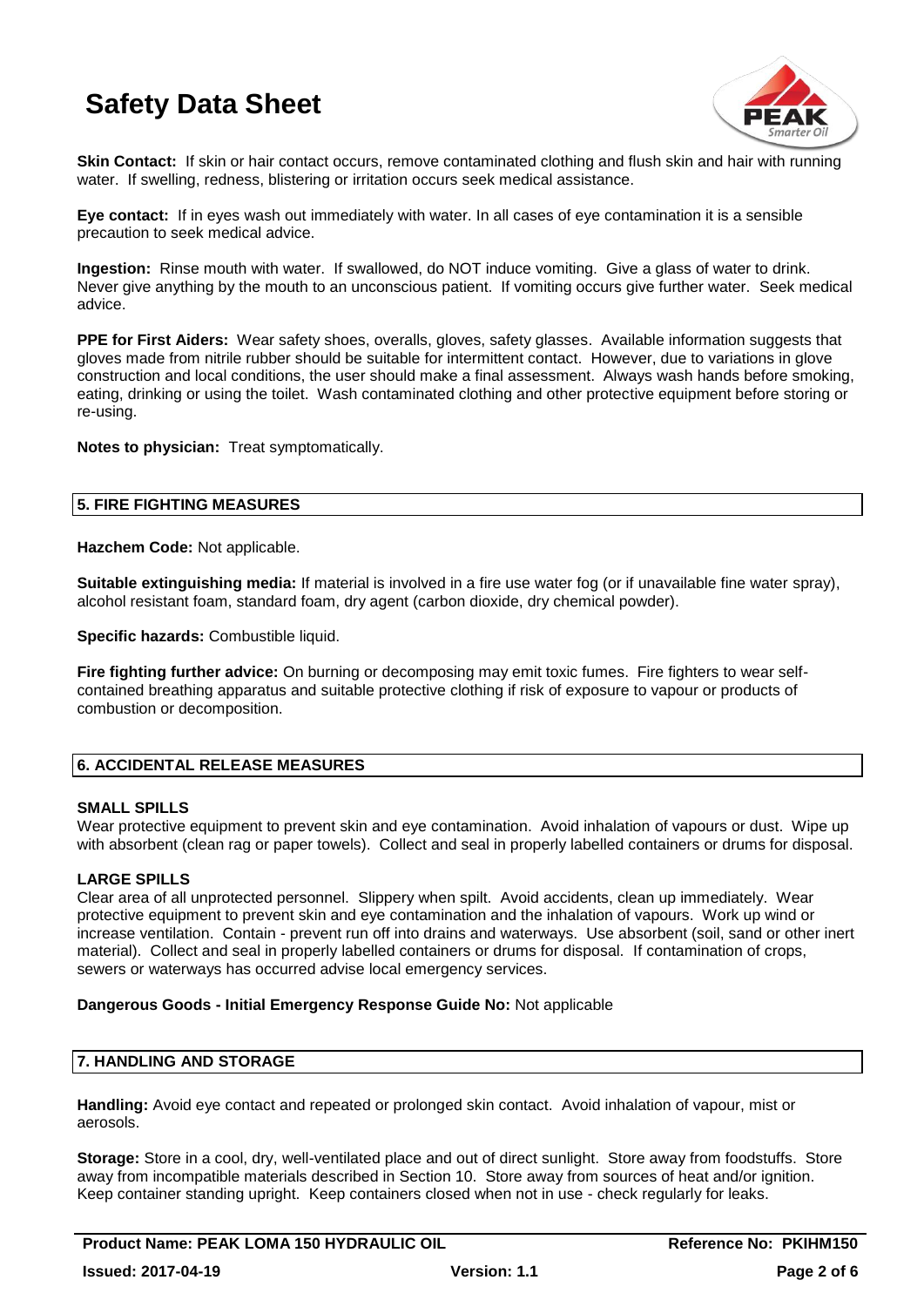

Classified as a C2 (COMBUSTIBLE LIQUID) for the purpose of storage and handling, in accordance with the requirements of AS 1940. Refer to State Regulations for storage and transport requirements.

### **8. EXPOSURE CONTROLS / PERSONAL PROTECTION**

**National occupational exposure limits:** No value assigned for this specific material by Safe Work Australia.

**Biological Limit Values:** As per the "National Model Regulations for the Control of Workplace Hazardous Substances (Safe Work Australia)" the ingredients in this material do not have a Biological Limit Allocated.

**Engineering Measures:** Natural ventilation should be adequate under normal use conditions.

**Personal Protection Equipment:** SAFETY SHOES, OVERALLS, GLOVES, SAFETY GLASSES.

Personal protective equipment (PPE) must be suitable for the nature of the work and any hazard associated with the work as identified by the risk assessment conducted.

Wear safety shoes, overalls, gloves, safety glasses. Available information suggests that gloves made from nitrile rubber should be suitable for intermittent contact. However, due to variations in glove construction and local conditions, the user should make a final assessment. Always wash hands before smoking, eating, drinking or using the toilet. Wash contaminated clothing and other protective equipment before storing or re-using.

**Hygiene measures:** Keep away from food, drink and animal feeding stuffs. When using do not eat, drink or smoke. Wash hands prior to eating, drinking or smoking. Avoid contact with clothing. Avoid eye contact and repeated or prolonged skin contact. Avoid inhalation of vapour, mist or aerosols. Ensure that eyewash stations and safety showers are close to the workstation location.

### **9. PHYSICAL AND CHEMICAL PROPERTIES**

| Form:   | Liquid         |
|---------|----------------|
| Colour: | N Av           |
| Odour:  | Characterisitc |

**Solubility:** N Av **Specific Gravity:** N Av **Density:** 0.8830 g/mL @ 15°C **Relative Vapour Density (air=1):** N Av **Vapour Pressure (20 °C):** N Av **Flash Point (°C):** > 210 **Flammability Limits (%):** N Av **Autoignition Temperature (°C):** N Av **Melting Point/Range (°C):** N Av **Boiling Point/Range (°C):** N Av<br> **pH:** N Av **pH:** N Av **Viscosity:** 150 cSt @ 40°C **Total VOC (g/Litre):** N Av

> (Typical values only - consult specification sheet)  $N Av = Not available, N App = Not applicable$

### **10. STABILITY AND REACTIVITY**

**Chemical stability:** This material is thermally stable when stored and used as directed.

**Conditions to avoid:** Elevated temperatures and sources of ignition.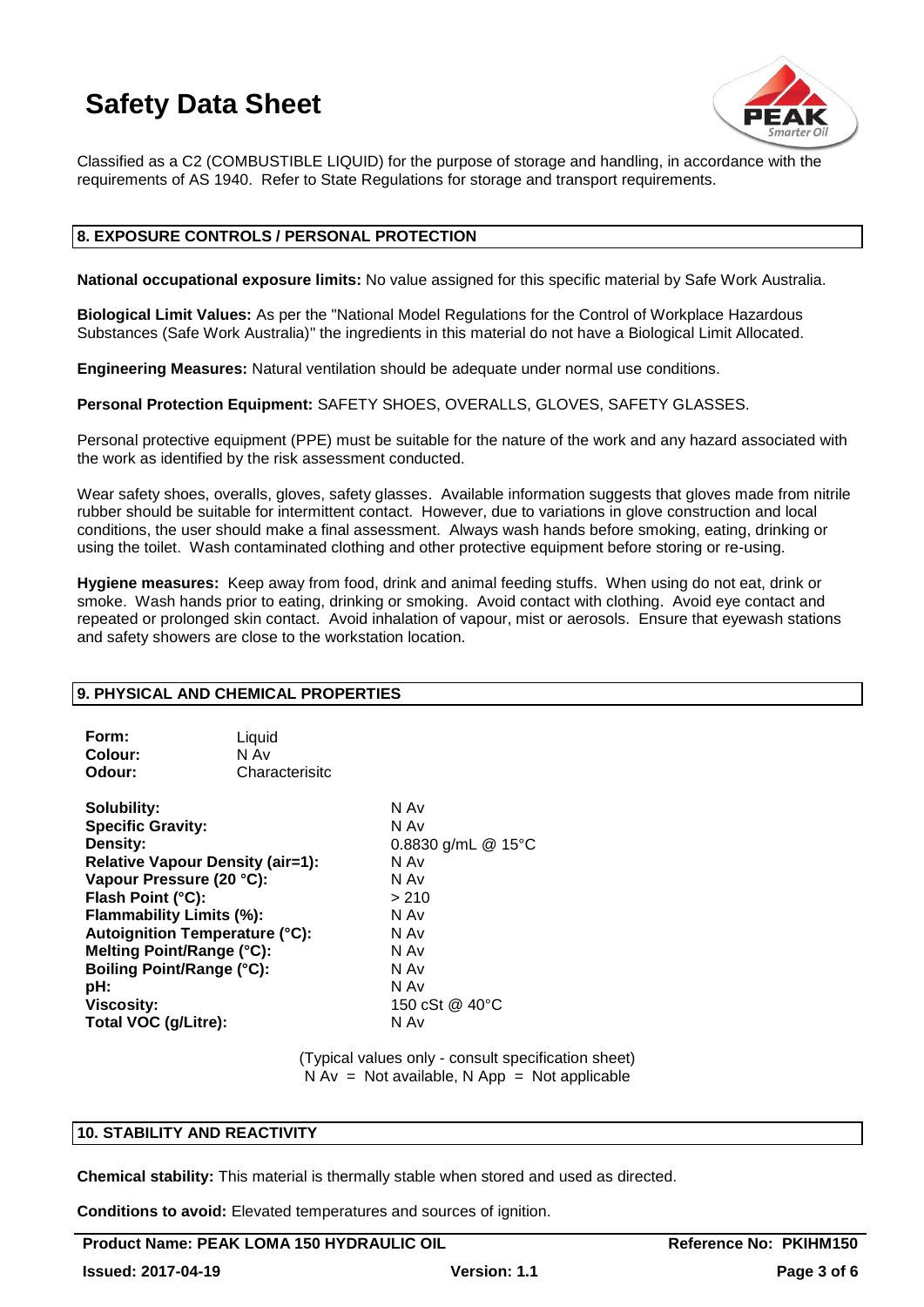

**Incompatible materials:** Oxidising agents.

**Hazardous decomposition products:** Oxides of carbon and nitrogen, smoke and other toxic fumes.

**Hazardous reactions:** No known hazardous reactions.

# **11. TOXICOLOGICAL INFORMATION**

No adverse health effects expected if the product is handled in accordance with this Safety Data Sheet and the product label. Symptoms or effects that may arise if the product is mishandled and overexposure occurs are:

#### **Acute Effects**

**Inhalation:** Material may be an irritant to mucous membranes and respiratory tract.

**Skin contact:** Contact with skin may result in irritation.

**Ingestion:** Swallowing can result in nausea, vomiting and irritation of the gastrointestinal tract.

**Eye contact:** May be an eye irritant.

#### **Acute toxicity**

**Inhalation:** This material has been classified as non-hazardous. Acute toxicity estimate (based on ingredients): LC50 > 20.0 mg/L for vapours or LC50 > 5.0 mg/L for dust and mist or LC50 > 20,000 ppm for gas

**Skin contact:** This material has been classified as non-hazardous. Acute toxicity estimate (based on ingredients): >2,000 mg/Kg bw

**Ingestion:** This material has been classified as non-hazardous. Acute toxicity estimate (based on ingredients): >2,000 mg/Kg bw

**Corrosion/Irritancy:** Eye: this material has been classified as not corrosive or irritating to eyes. Skin: this material has been classified as not corrosive or irritating to skin.

**Sensitisation:** Inhalation: this material has been classified as not a respiratory sensitiser. Skin: this material has been classified as not a skin sensitiser.

**Aspiration hazard:** This material has been classified as non-hazardous.

**Specific target organ toxicity (single exposure):** This material has been classified as non-hazardous.

**Chronic Toxicity**

**Mutagenicity:** This material has been classified as non-hazardous.

**Carcinogenicity:** This material has been classified as non-hazardous.

**Reproductive toxicity (including via lactation):** This material has been classified as non-hazardous.

**Specific target organ toxicity (repeat exposure):** This material has been classified as non-hazardous.

### **12. ECOLOGICAL INFORMATION**

Avoid contaminating waterways.

Product Name: PEAK LOMA 150 HYDRAULIC OIL **Reference No: PKIHM150 Issued: 2017-04-19 Version: 1.1 Page 4 of 6**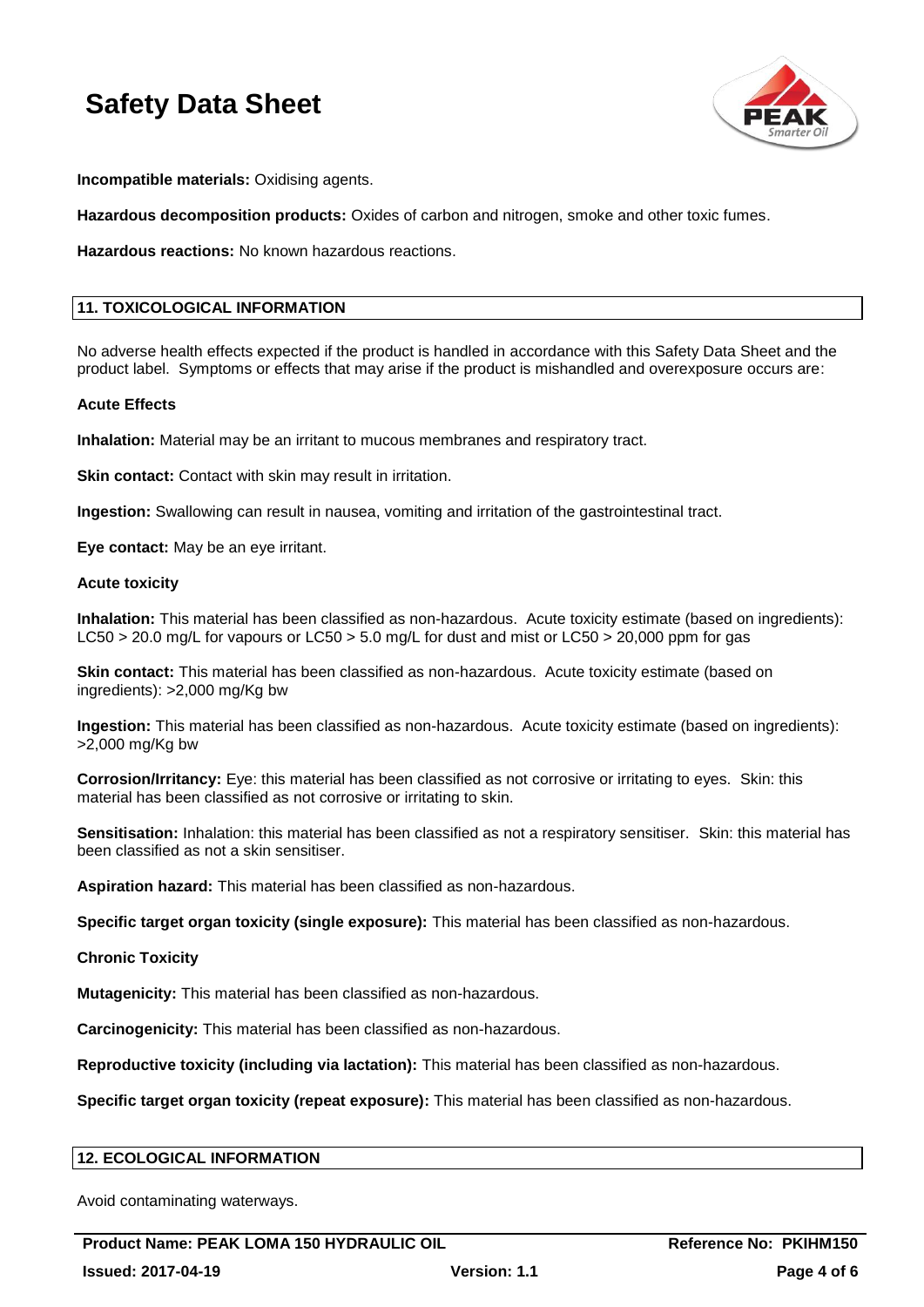

**Acute aquatic hazard:** This material has been classified as non-hazardous. Acute toxicity estimate (based on ingredients): >100 mg/L

**Long-term aquatic hazard:** This material has been classified as non-hazardous. Non-rapidly or rapidly degradable substance for which there are adequate chronic toxicity data available OR in the absence of chronic toxicity data, Acute toxicity estimate (based on ingredients): >100 mg/L, where the substance is not rapidly degradable and/or BCF  $<$  500 and/or log  $K_{ow}$   $<$  4.

**Ecotoxicity:** No information available.

**Persistence and degradability:** No information available.

**Bioaccumulative potential:** No information available.

**Mobility:** No information available.

### **13. DISPOSAL CONSIDERATIONS**

Persons conducting disposal, recycling or reclamation activities should ensure that appropriate personal protection equipment is used, see "Section 8. Exposure Controls and Personal Protection" of this SDS.

If possible material and its container should be recycled. If material or container cannot be recycled, dispose in accordance with local, regional, national and international Regulations.

#### **14. TRANSPORT INFORMATION**

#### **ROAD AND RAIL TRANSPORT**

Not classified as Dangerous Goods by the criteria of the "Australian Code for the Transport of Dangerous Goods by Road & Rail" and the "New Zealand NZS5433: Transport of Dangerous Goods on Land".

#### **MARINE TRANSPORT**

Not classified as Dangerous Goods by the criteria of the International Maritime Dangerous Goods Code (IMDG Code) for transport by sea.

#### **AIR TRANSPORT**

Not classified as Dangerous Goods by the criteria of the International Air Transport Association (IATA) Dangerous Goods Regulations for transport by air.

### **15. REGULATORY INFORMATION**

#### **This material is not subject to the following international agreements:**

Montreal Protocol (Ozone depleting substances) The Stockholm Convention (Persistent Organic Pollutants) The Rotterdam Convention (Prior Informed Consent) Basel Convention (Hazardous Waste) International Convention for the Prevention of Pollution from Ships (MARPOL)

#### **This material/constituent(s) is covered by the following requirements:**

• All components of this product are listed on or exempt from the Australian Inventory of Chemical Substances (AICS).

• All components of this product are listed on or exempt from the New Zealand Inventory of Chemical (NZIoC).